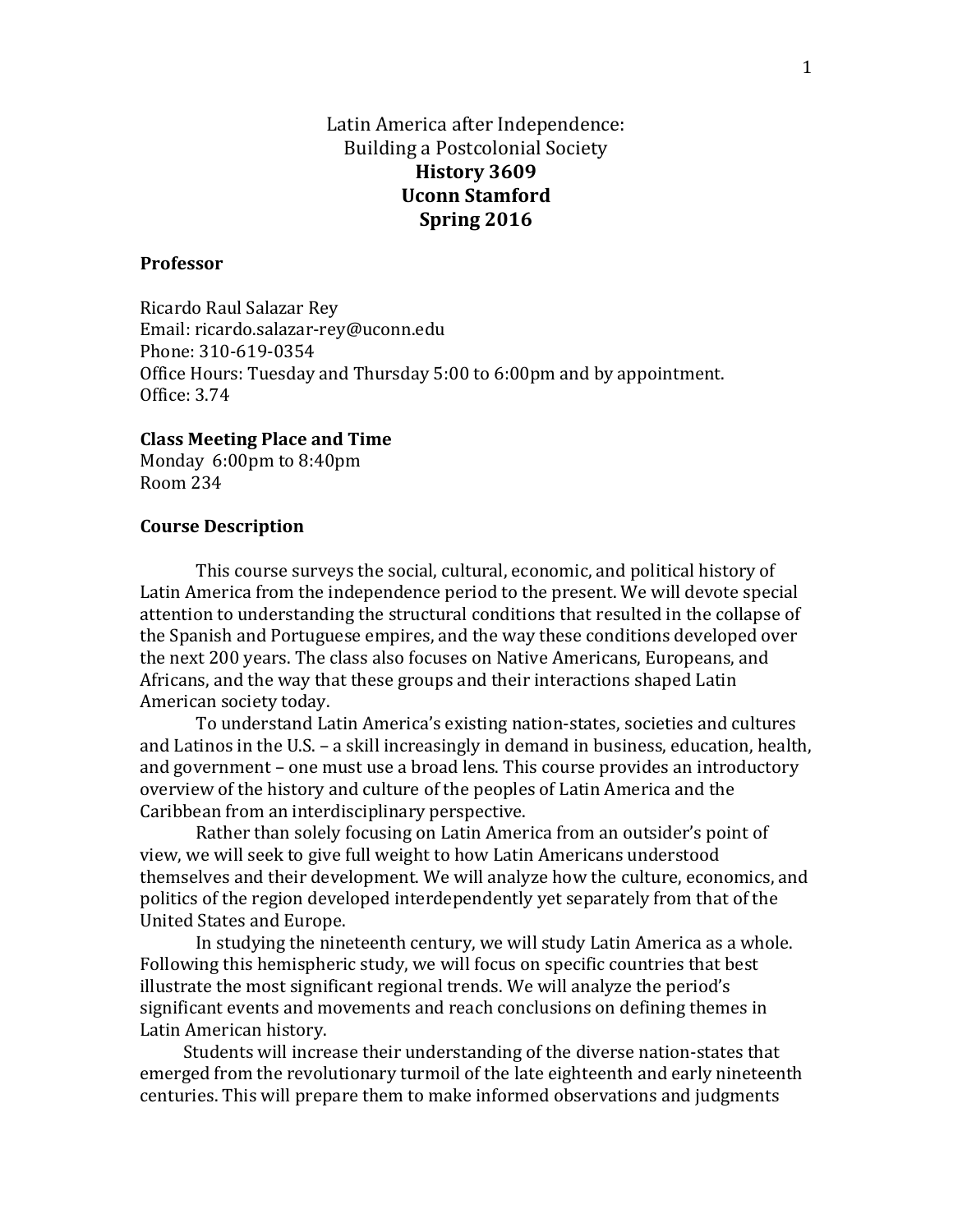about the contemporary political, economic, social, and cultural realities found in Latin America, the Caribbean, and the United States.

The class moves both chronologically and thematically, covering topics such as political economy, nationalism and national identities, U.S. - Latin American and Caribbean relations, transnational Latino migration, gender, slavery, human rights, and popular culture. It also focuses on questions of democratic representation, the struggles of different social sectors for political, social, cultural, and economic inclusion, and the ways in which these struggles have been repressed, accommodated, absorbed, or ignored. We will approach the hemisphere comparatively, drawing similarities and differences between different nation-states.

By endlessly contradicting the ridiculous assertions of the standard liberal narrative, we end up trapped by that same narrative. Their values just as much as their lives, have colonized our minds and our histories. It's not rejection that we seek; proving them wrong does nothing, it's only when we ignore them and retake our story on our terms as innocents that we are truly setting ourselves free.

### **Learning Intentions**

- organize individual ideas to form thoughtful arguments
- form rigorous linguistic models to express logical conclusions
- general understanding of Latin America historically and contemporaneously

### **Textbook**

**PLEASE BRING BOOK TO CLASS:** Thomas Skidmore and Peter Smith, *Modern Latin America*, Eighth Edition (Oxford and New York: Oxford University Press, 2014).

### **Course Requirements / Grades**

1) Attend all classes. Students are expected to arrive to class having read the material, prepared to be engaged in discussions, and ready and willing to contribute to making the classroom a friendly and respectful environment. Absences for medical reasons, religious observances, or family emergencies must be documented in writing in order to be counted as excused absences. Students with more than two unexcused absences should expect no higher than a "B" in this class.

2) Take all quizzes. **Readings should be done before coming to class on Monday**. There will be several unannounced quizzes over the course of the semester. The purpose of these quizzes is to hold students accountable for having done the reading, so as to make our discussions more fruitful; therefore, the quizzes will usually be given at the beginning of class, not at the end, after the discussion has already taken place. There will be no opportunity to make up quizzes missed, so each missed quiz would be counted as "zero"; the only exception will be in the case of an excused absence, which (see above) requires written documentation. If you arrive to class late, you run the risk of missing a quiz, so you should be punctual.

### **Assignments and Grading:**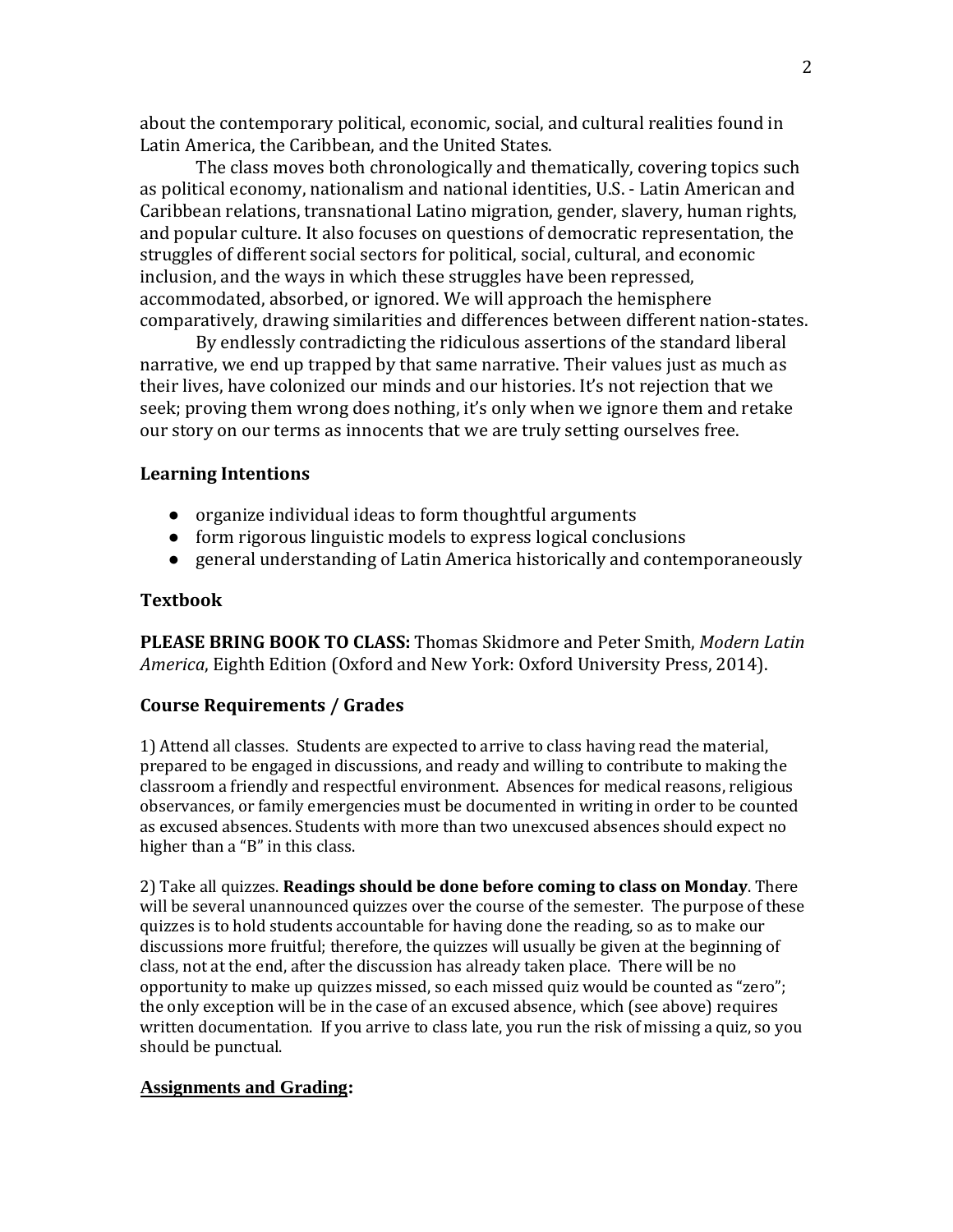**"There is no curve; there may be a tube or barrel or a pyramid, on its base or summit, depending on the distribution of the quality of work." J. Womack.**

**The structure and focus of the class is subject to change based on student input and/or angry deities.** 

**If you miss class check the syllabus and get notes from a companion. Then come see me. Please do not email asking what you missed. This is all you need to know:**

# **Did I Miss Anything?**

**Nothing. When we realized you weren't here we sat with our hands folded on our desks in silence, for the full two hours**

> **Everything. I gave an exam worth 40 percent of the grade for this term and assigned some reading due today on which I'm about to hand out a quiz worth 50 percent**

**Nothing. None of the content of this course has value or meaning Take as many days off as you like: any activities we undertake as a class I assure you will not matter either to you or me and are without purpose**

 **Everything. A few minutes after we began last time a shaft of light suddenly descended and an angel or other heavenly being appeared and revealed to us what each woman or man must do to attain divine wisdom in this life and the hereafter This is the last time the class will meet before we disperse to bring the good news to all people on earth.**

> **Nothing. When you are not present how could something significant occur?**

 **Everything. Contained in this classroom is a microcosm of human experience assembled for you to query and examine and ponder This is not the only place such an opportunity has been gathered**

 **but it was one place**

 **And you weren't here**

**—Tom Wayman**

- **(Starting Week 2) Blog Posting and Class participation (35%):**
	- o **By 5pm on Sunday you must submit 2 discussion questions**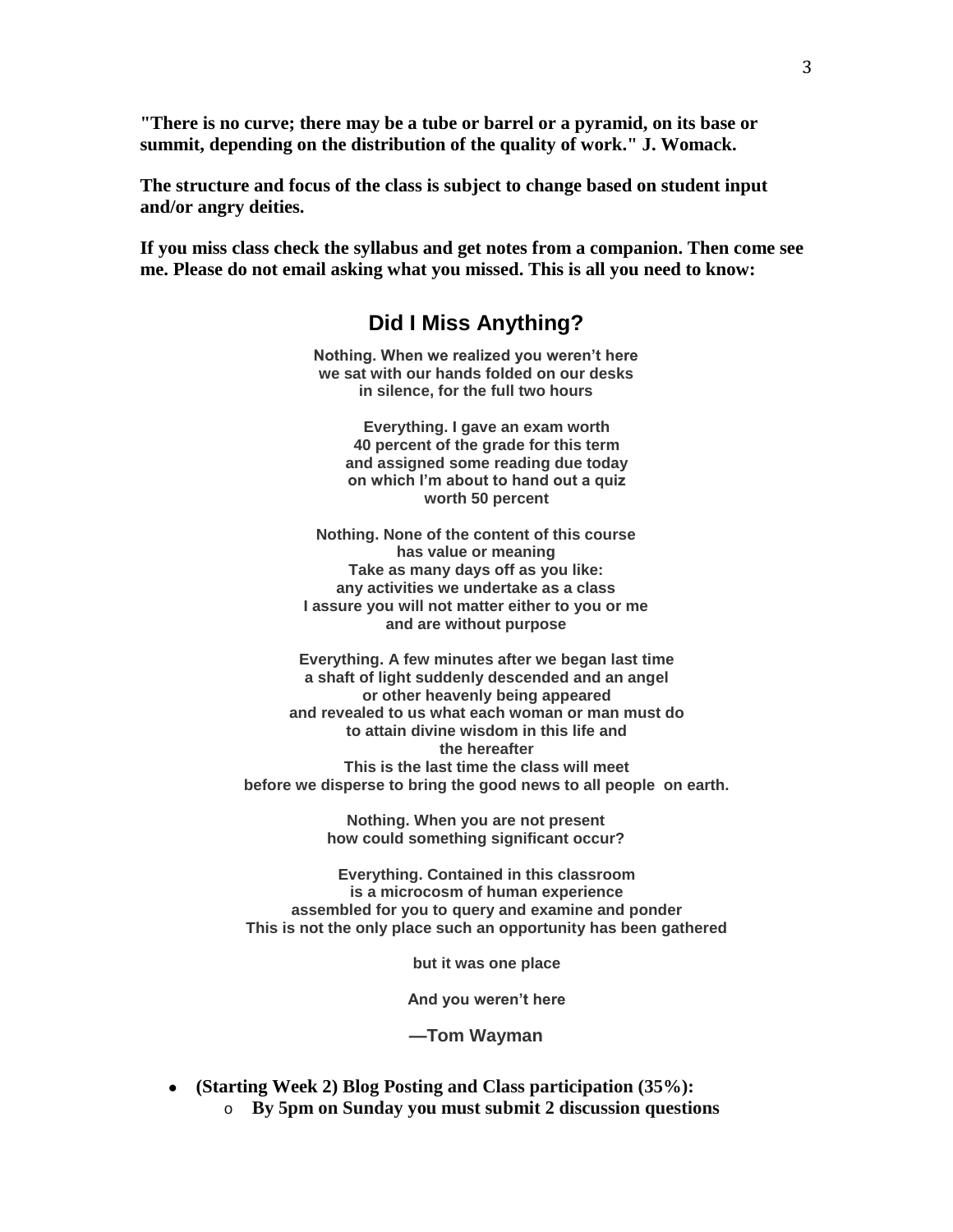- o **By 1pm Monday, you must submit 1 meaningful comment or answer to someone else's question**
- o **Be prepared to lead discussion in class on the questions/comments you pose**
- **1 Map Quiz (10%):**
	- **A basic knowledge of regional geography is necessary to understand the class material**
	- **A list of geographical features can be found on Husky CT**
- **5 brief pop quizzes about content (25%)**
- **2 short 5-page analytical papers due during the semester (30%) Instructions: [https://docs.google.com/document/d/1Nj13MXySKC\\_VktTk4Hxh9EC5s5G9](https://docs.google.com/document/d/1Nj13MXySKC_VktTk4Hxh9EC5s5G9puYaN7FmG6QNEjE/edit?usp=sharing) [puYaN7FmG6QNEjE/edit?usp=sharing](https://docs.google.com/document/d/1Nj13MXySKC_VktTk4Hxh9EC5s5G9puYaN7FmG6QNEjE/edit?usp=sharing)**

**The goal of the assignments is twofold. Increase knowledge of the class subject while building core academic skills. Therefore I will try to give you all the feedback possible. My notations and comments on your work are designed to help you understand your grade while highlighting areas and ways of improvement. Underlined, crossed out, and circled sentences indicate an area of interest, usually accompanied by a comment and/or one of the following abbreviations.** 

| - [RW] Rewrite                                        | -[FT] Format                     |
|-------------------------------------------------------|----------------------------------|
| - [DNF] Does Not Follow                               | - [CC] Chronological Consistency |
| - [SOP] Standard Operating Procedure - [√] Good Point |                                  |
| -[AN] Anachronistic                                   |                                  |
| - [RTP] Refer to Prompt                               | -[NAS] Non-Academic Source       |
|                                                       |                                  |

# **Academic Honesty:**

- Uconn does not tolerate plagiarism, cheating, or helping others to cheat.
- Plagiarism is defined as misrepresenting the work of others (whether published or not) as your own. It may be inadvertent or intentional.
- Any facts, statistics, quotations, or paraphrasing of any information that is not common knowledge, must be cited.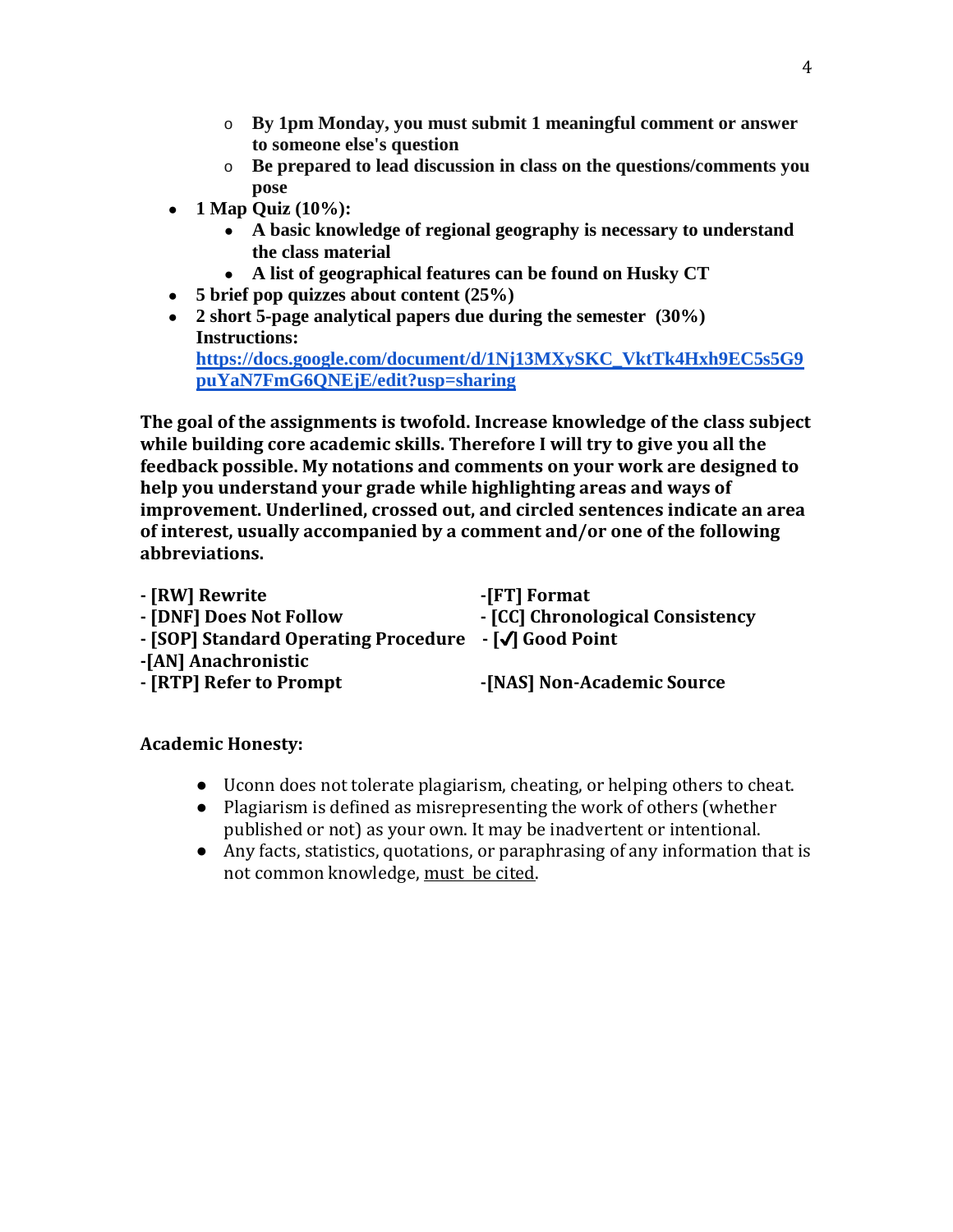

# **Calendar and Readings**

## **1. Monday, January 26nd Introduction to the Course /Course Themes/ Why Latin America?**

Readings

- "Latinoamerica" by Calle 13 <http://www.youtube.com/watch?v=DkFJE8ZdeG8>
- Translated lyrics to "Latinoamerica" by Calle 13 [https://docs.google.com/document/d/1wdGKFhdnzdTEBlPju59zmwySzz2B](https://docs.google.com/document/d/1wdGKFhdnzdTEBlPju59zmwySzz2BKjp_T_xYWwDISjU/edit?usp=sharing) Kjp T xYWwDISjU/edit?usp=sharing
- I'm Latino. I'm Hispanic. And they're different, so I drew a comic to explain. by Terry Blas on August 19, 2015 <http://www.vox.com/2015/8/19/9173457/hispanic-latino-comic>
- The Guardian "Walled World" November 13, 2013 [http://www.theguardian.com/world/ng](http://www.theguardian.com/world/ng-interactive/2013/nov/walls#mexico)[interactive/2013/nov/walls#mexico](http://www.theguardian.com/world/ng-interactive/2013/nov/walls#mexico)

Extras

- Tim Minchin "Oration" <http://www.timminchin.com/2013/09/25/occasional-address/>
- Why are we happy? Dan Gilbert [http://www.ted.com/talks/dan\\_gilbert\\_asks\\_why\\_are\\_we\\_happy](http://www.ted.com/talks/dan_gilbert_asks_why_are_we_happy)

# **2. Monday, February 2nd What is Latin America? / Encounter and Conquest**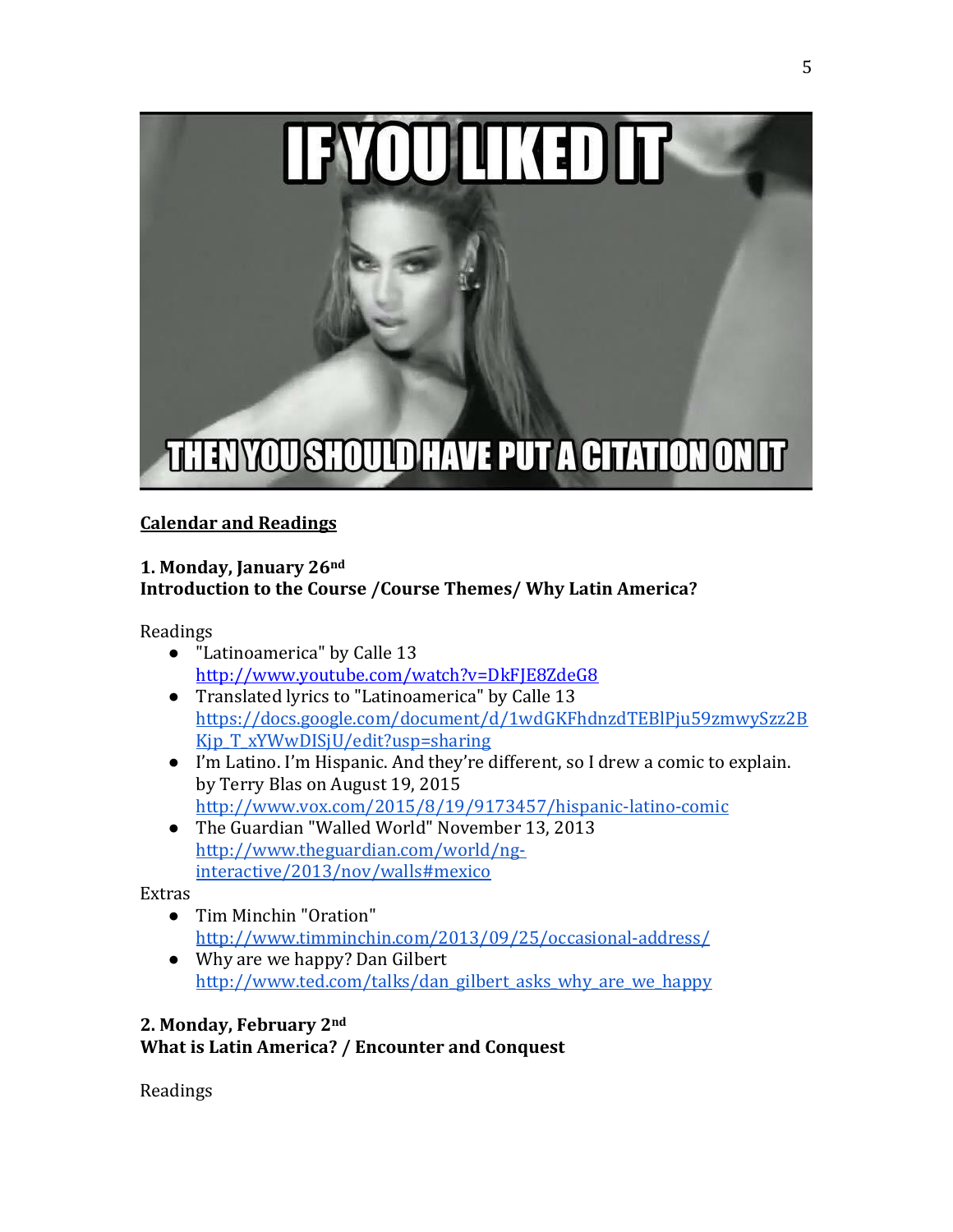- Thomas Skidmore and Peter Smith, *Modern Latin America*, Chapter 1
- Jared Diamond, *Guns, Germs and Steel* (New York and London: Norton, 1999). Chapter 3.

Podcasts:

On this page<http://www.bbc.co.uk/podcasts/series/ahow/all> listen to: Podcast #051 Maya Relief of Royal Bloodletting Podcast #73: [Inca Gold Llama](http://www.bbc.co.uk/ahistoryoftheworld/objects/l83ZQ7grS9iS0D84X8HRuA) Podcast #: [Double-Headed Serpent](http://www.bbc.co.uk/programmes/b00tt5tr)

Extras

[https://www.ted.com/talks/amy\\_cuddy\\_your\\_body\\_language\\_shapes\\_who\\_you\\_are?](https://www.ted.com/talks/amy_cuddy_your_body_language_shapes_who_you_are?language=en) [language=en](https://www.ted.com/talks/amy_cuddy_your_body_language_shapes_who_you_are?language=en)

# **3. Monday, February 9th Independence of New Spain and Revolution in South America**

Readings:

- Thomas Skidmore and Peter Smith, *Modern Latin America*. Chapter 2
- Jeremy Adelman, *Sovereignty and Revolution in the Iberian Atlantic*  (Princeton, N.J.: Princeton University Press, 2009). Introduction.
- Bethell, Leslie. "The Independence of Brazil." from *Cambridge History of Latin America Vol. 3.* (1985)

Podcasts:

On this page<http://www.bbc.co.uk/podcasts/series/ahow/all> listen to: Podcast #80 Pieces of Eight

# **4. Monday, February 16th Searching for Legitimacy and Constructing New States**

- Thomas Skidmore and Peter Smith, *Modern Latin America*. Chapter 12 & 13.
- Imperialism: Crash Course World History #35 <https://www.youtube.com/watch?v=alJaltUmrGo>
- War & Expansion: Crash Course US History # 17 <https://www.youtube.com/watch?v=tkdF8pOFUfI>
- How Billionaires Control the American Radical Right: [https://itunes.apple.com/us/podcast/the-leonard-lopate](https://itunes.apple.com/us/podcast/the-leonard-lopate-show/id74254710?mt=2&i=361099616)[show/id74254710?mt=2&i=361099616](https://itunes.apple.com/us/podcast/the-leonard-lopate-show/id74254710?mt=2&i=361099616)
- Cartels and Drug Wars Plaugue Latin America: [https://itunes.apple.com/us/podcast/the-leonard-lopate](https://itunes.apple.com/us/podcast/the-leonard-lopate-show/id74254710?mt=2&i=361038809)[show/id74254710?mt=2&i=361038809](https://itunes.apple.com/us/podcast/the-leonard-lopate-show/id74254710?mt=2&i=361038809)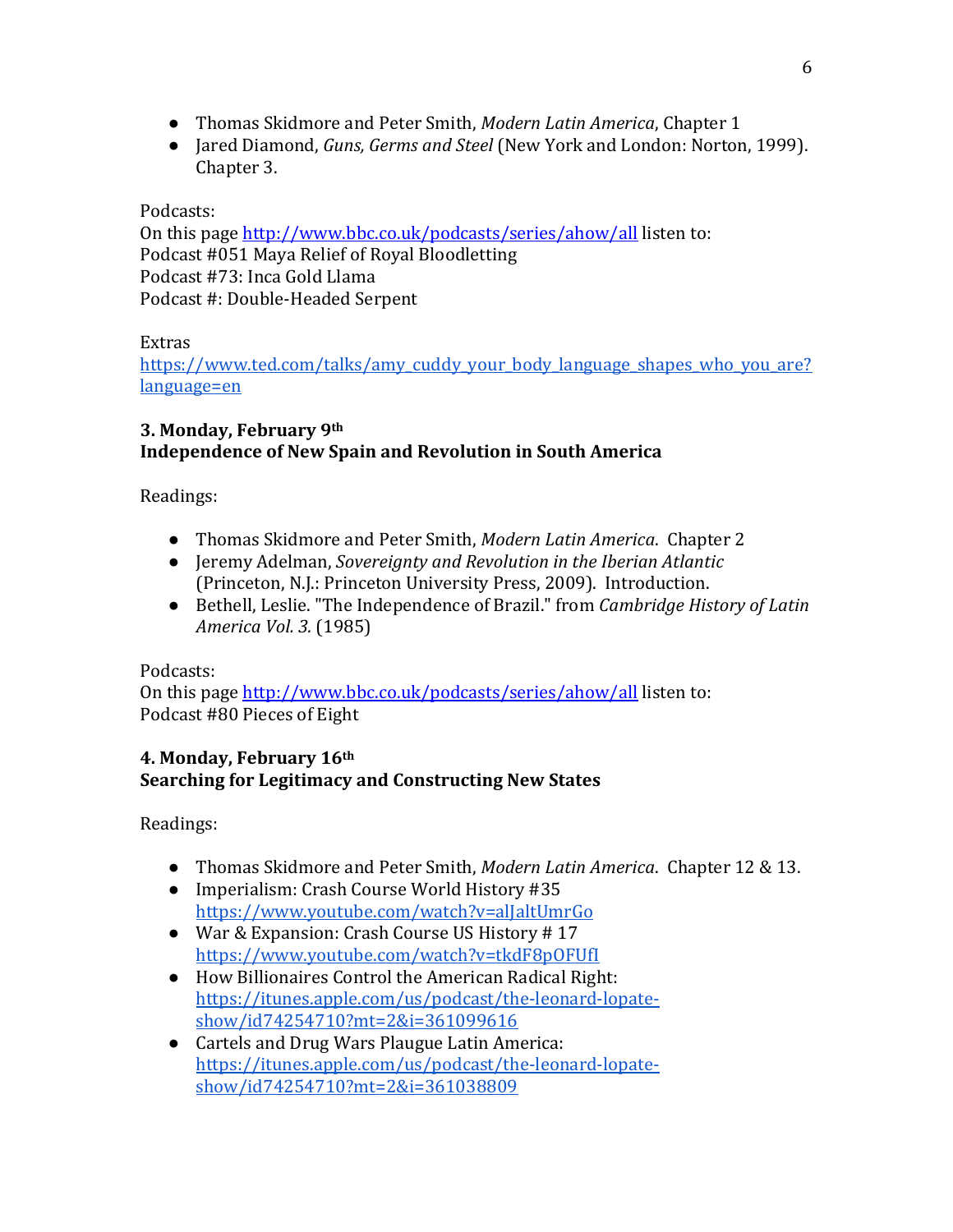● Akala- white Man's Burden, Inherited privilege & The Fall of the Western Empire https://www.youtube.com/watch?v=vVmb1QK1nEI

## **5. Monday, February 23rd Latin America in the 20th Century: Overview**

# **Map Quiz**

Readings:

- Thomas Skidmore and Peter Smith, *Modern Latin America*. Chapter 14 & 15.
- Gay Rights in Latin America: [http://www.economist.com/news/americas/21675515-argentina-brazil](http://www.economist.com/news/americas/21675515-argentina-brazil-and-uruguay-have-legalised-same-sex-marriage-what-explains-advance-gay-rights)[and-uruguay-have-legalised-same-sex-marriage-what-explains-advance-gay](http://www.economist.com/news/americas/21675515-argentina-brazil-and-uruguay-have-legalised-same-sex-marriage-what-explains-advance-gay-rights)[rights](http://www.economist.com/news/americas/21675515-argentina-brazil-and-uruguay-have-legalised-same-sex-marriage-what-explains-advance-gay-rights)
- \*\*LISTEN CAREFULLY\*\* Democracy on Trial BBC: <http://www.bbc.co.uk/programmes/b00sfwwr#play>
- NPR Report on Red Cross in Haiti: [http://www.npr.org/2015/06/03/411524156/in-search-of-the-red-cross-](http://www.npr.org/2015/06/03/411524156/in-search-of-the-red-cross-500-million-in-haiti-relief)[500-million-in-haiti-relief](http://www.npr.org/2015/06/03/411524156/in-search-of-the-red-cross-500-million-in-haiti-relief)
- Have immigrants taken most of the new jobs? Yes and no. [http://www.marketwatch.com/story/native-born-americans-not](http://www.marketwatch.com/story/native-born-americans-not-getting-crushed-by-foreign-born-workers-2015-09-14?mod=MW_story_trending&Link=obnetwork)[gettingcrushed-by-foreign-born-workers-2015-09-](http://www.marketwatch.com/story/native-born-americans-not-getting-crushed-by-foreign-born-workers-2015-09-14?mod=MW_story_trending&Link=obnetwork) [14?mod=MW\\_story\\_trending&Link=obnetwork](http://www.marketwatch.com/story/native-born-americans-not-getting-crushed-by-foreign-born-workers-2015-09-14?mod=MW_story_trending&Link=obnetwork)
- [Guess How Much Of Uncle Sam's Money Goes To Foreign Aid. Guess Again!](http://www.npr.org/sections/goatsandsoda/2015/02/10/383875581/guess-how-much-of-uncle-sams-money-goes-to-foreign-aid-guess-again)  [http://www.npr.org/sections/goatsandsoda/2015/02/10/383875581/gues](http://www.npr.org/sections/goatsandsoda/2015/02/10/383875581/guess-how-much-of-uncle-sams-money-goes-to-foreign-aid-guess-again)  [s-how-much-of-uncle-sams-money-goes-to-foreign-aid-guess-again](http://www.npr.org/sections/goatsandsoda/2015/02/10/383875581/guess-how-much-of-uncle-sams-money-goes-to-foreign-aid-guess-again) q
- Mia Birdsong: The story we tell about poverty isn't true [http://www.ted.com/talks/mia\\_birdsong\\_the\\_story\\_we\\_tell\\_about\\_poverty\\_i](http://www.ted.com/talks/mia_birdsong_the_story_we_tell_about_poverty_isn_t_true) sn t true
- The Guardian, The man who exposed the lie of the war on drugs: http://gu.com/p/4fabx/sbl

# **6. Monday, March 2nd Mexico: the Perils of Progress**

- Thomas Skidmore and Peter Smith, *Modern Latin America*. Chapter 3
- John H. Coatsworth, "Obstacles to Economic Growth in Nineteenth-Century Mexico," in *The American Historical Review*, February 1978, pages 80-100. (HuskyCt)
- The Deadly Genius of Drug Cartels [http://www.ted.com/talks/rodrigo\\_canales\\_the\\_deadly\\_genius\\_of\\_drug\\_cart](http://www.ted.com/talks/rodrigo_canales_the_deadly_genius_of_drug_cartels) [els](http://www.ted.com/talks/rodrigo_canales_the_deadly_genius_of_drug_cartels)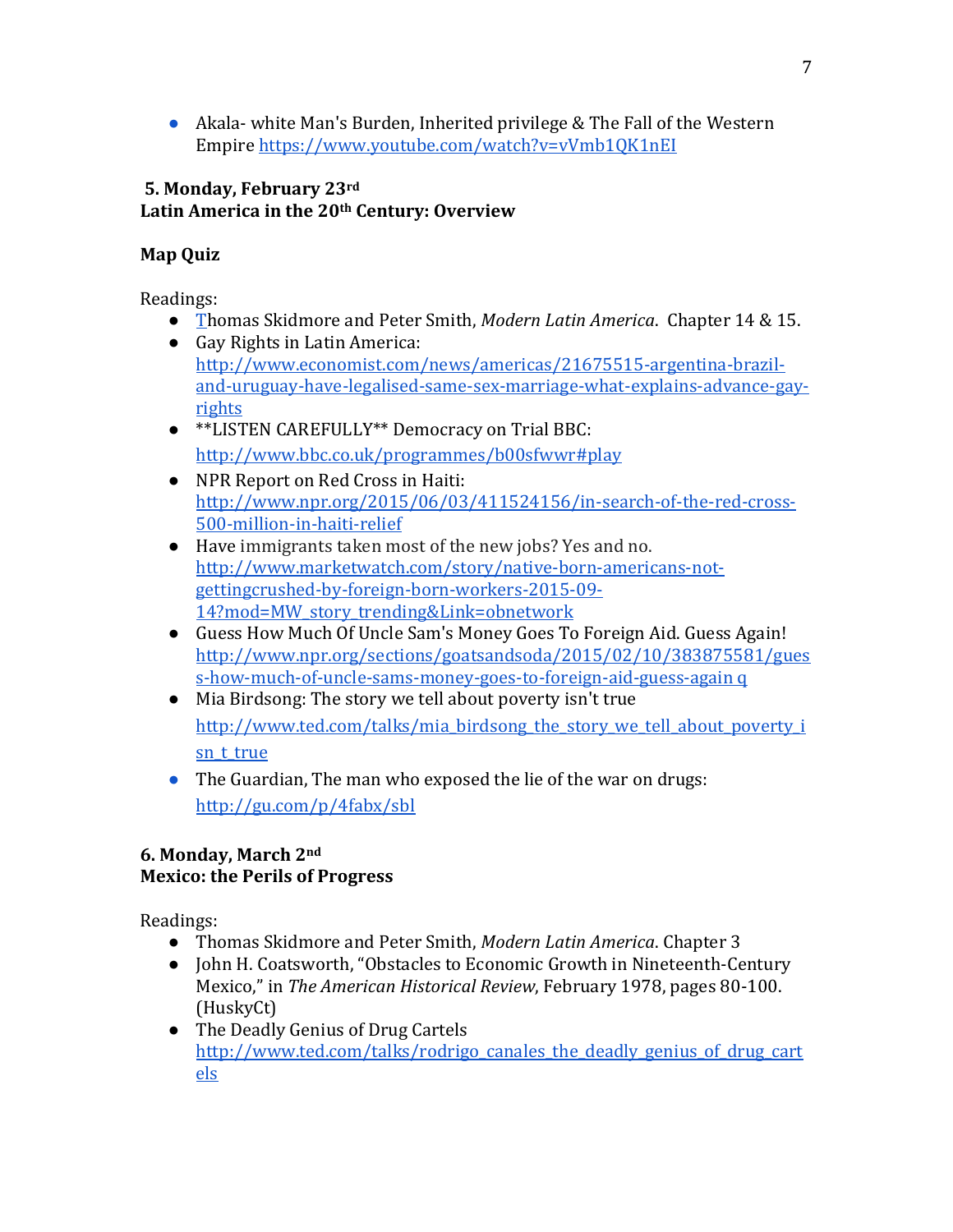- The E.R. How Is the War on Terror Like the War on Drugs? [https://www.acast.com/foreignpolicypodcast/how-is-the-war-on-terror](https://www.acast.com/foreignpolicypodcast/how-is-the-war-on-terror-like-the-war-on-drugs-)[like-the-war-on-drugs-](https://www.acast.com/foreignpolicypodcast/how-is-the-war-on-terror-like-the-war-on-drugs-)
- The Economist "The Two Mexicos" September 19th 2015 (HuskyCt)
- Child of Undocumented Immigrants Hands Pope Francis A Letter [https://www.youtube.com/watch?v=Ie\\_ToUdrS7I&feature=youtu.be](https://www.youtube.com/watch?v=Ie_ToUdrS7I&feature=youtu.be)
- One Year After Ayotzinapa, Can Mexico Stop The Disappearances? <https://www.youtube.com/watch?v=rG65hBeitxs>
- 'Donald Trump' In Mexico: We Asked Mexicans What They Thought About Trump **<https://www.youtube.com/watch?v=Pg0Ziwu45k4&feature=youtu.be>**
- **En Español!** Discurso de Lázaro Cárdenas sobre la expropiación [http://www.adnpolitico.com/gobierno/2013/08/07/discurso-de-lazaro](http://www.adnpolitico.com/gobierno/2013/08/07/discurso-de-lazaro-cardenas-sobre-la-expropiacion-petrolera)[cardenas-sobre-la-expropiacion-petrolera](http://www.adnpolitico.com/gobierno/2013/08/07/discurso-de-lazaro-cardenas-sobre-la-expropiacion-petrolera)

## **7. Monday, March 9th Central America**

Readings:

- Thomas Skidmore and Peter Smith, *Modern Latin America*. Chapter 4.
- "Rios Montt on Trial for Genocide in Guatemala", [Kate Doyle,](http://www.cipamericas.org/archives/author/kate-doyle) February 7, 2013<http://nsarchive.gwu.edu/guatemala/>
- "The Drug War Hits Central America" and "The Tormented Isthmus," *The Economist*, April 16, 2011.
- "Drug War No More" *International Herald Tribune*, November 27, 2013 [http://www.nytimes.com/2013/11/28/opinion/drug-war-no](http://www.nytimes.com/2013/11/28/opinion/drug-war-no-more.html?_r=0)more.html?  $r=0$
- How to End Drug Violence in Central America: [http://foreignpolicy.com/2015/03/18/we-know-how-to-end-drug-violence](http://foreignpolicy.com/2015/03/18/we-know-how-to-end-drug-violence-in-central-america-colombia-drug-war/)[in-central-america-colombia-drug-war/](http://foreignpolicy.com/2015/03/18/we-know-how-to-end-drug-violence-in-central-america-colombia-drug-war/)
- Central American Gangs are all Grown Up: [http://foreignpolicy.com/2016/01/19/central-americas-gangs-are-all](http://foreignpolicy.com/2016/01/19/central-americas-gangs-are-all-grown-up/)[grown-up/](http://foreignpolicy.com/2016/01/19/central-americas-gangs-are-all-grown-up/)
- Last Week Tonight with John Oliver: Prison [https://www.youtube.com/watch?v=\\_Pz3syET3DY](https://www.youtube.com/watch?v=_Pz3syET3DY)
- Living on One Dollar a Day in Guatemala: <http://livingonone.org/livingonone/>
- Living on One, Rosa's Story in Her Words:<http://livingonone.org/rosa/>

# **8. Monday, March 16th \*\***Spring Break\*\*

# **Read, Listen, and Ponder:**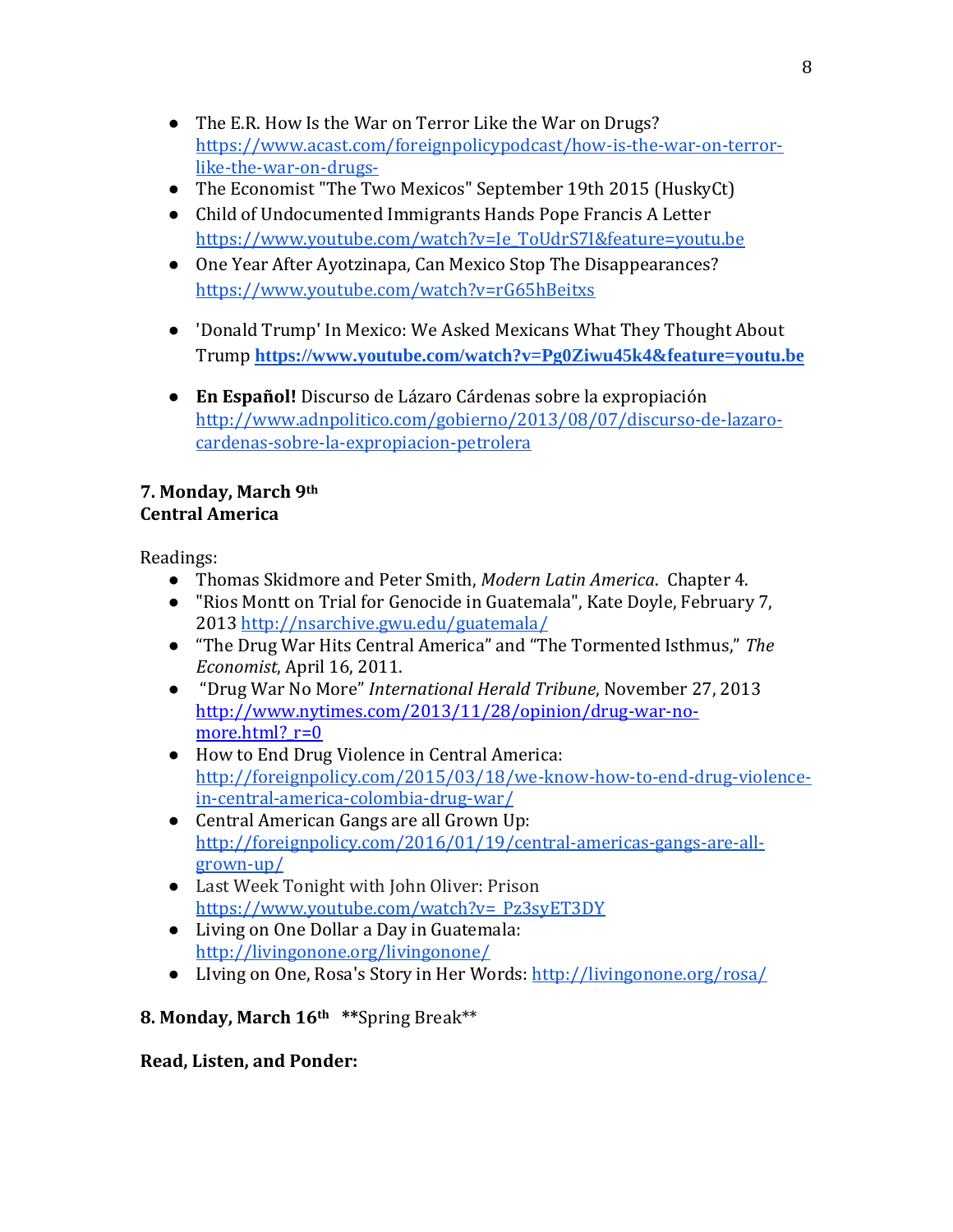The Economist, Special Report on America's Hispanics: <https://www.acast.com/theeconomistspecialreports/america-s-hispanics>

World Bank, Latin America and the Caribbean: <http://www.worldbank.org/en/region/lac>

World Bank, Youth Entreprenours:<https://youtu.be/27TV5RLvW5w>

World Bank, Five trends in the fight against extreme poverty in Latin America and the Caribbean: [http://www.worldbank.org/en/news/feature/2015/10/15/five](http://www.worldbank.org/en/news/feature/2015/10/15/five-tendencies-fight-against-extreme-poverty-latin-america-caribbean)[tendencies-fight-against-extreme-poverty-latin-america-caribbean](http://www.worldbank.org/en/news/feature/2015/10/15/five-tendencies-fight-against-extreme-poverty-latin-america-caribbean)

TED, Misha Glee, Underworld Investigator: [https://www.ted.com/speakers/misha\\_glenny](https://www.ted.com/speakers/misha_glenny)

Gay Rights in Latin America:<http://econ.st/1LyaqQe>

Being a Man in 2014 - Akala on Taboos <https://www.youtube.com/watch?v=2wPlZzCQnBM>

The Economist, Venezula's Crisis, Heading for a Crash: [http://www.economist.com/news/americas/21688865-president-and-opposition](http://www.economist.com/news/americas/21688865-president-and-opposition-are-talking-each-other-does-not-mean-they-will-fix?cid1=cust%2Fnoenew%2Fn%2Fn%2Fn%2F20160125n%2Fowned%2Fn%2Fn%2Fnwl%2Fn%2Fn%2FNA%2Femail)[are-talking-each-other-does-not-mean-they-will](http://www.economist.com/news/americas/21688865-president-and-opposition-are-talking-each-other-does-not-mean-they-will-fix?cid1=cust%2Fnoenew%2Fn%2Fn%2Fn%2F20160125n%2Fowned%2Fn%2Fn%2Fnwl%2Fn%2Fn%2FNA%2Femail)[fix?cid1=cust%2Fnoenew%2Fn%2Fn%2Fn%2F20160125n%2Fowned%2Fn%2Fn](http://www.economist.com/news/americas/21688865-president-and-opposition-are-talking-each-other-does-not-mean-they-will-fix?cid1=cust%2Fnoenew%2Fn%2Fn%2Fn%2F20160125n%2Fowned%2Fn%2Fn%2Fnwl%2Fn%2Fn%2FNA%2Femail) [%2Fnwl%2Fn%2Fn%2FNA%2Femail](http://www.economist.com/news/americas/21688865-president-and-opposition-are-talking-each-other-does-not-mean-they-will-fix?cid1=cust%2Fnoenew%2Fn%2Fn%2Fn%2F20160125n%2Fowned%2Fn%2Fn%2Fnwl%2Fn%2Fn%2FNA%2Femail)

The Economist, A New Plan for Colombia: [http://www.economist.com/news/americas/21688936-juan-manuel-santos-seeks](http://www.economist.com/news/americas/21688936-juan-manuel-santos-seeks-support-peace-washington-new-plan-colombia)[support-peace-washington-new-plan-colombia](http://www.economist.com/news/americas/21688936-juan-manuel-santos-seeks-support-peace-washington-new-plan-colombia)

## **9. Monday, March 23rd Brazil**

Readings:

- Thomas Skidmore and Peter Smith, Modern Latin America. Chapter 11.
- Andrew Kahn & Jamelle Bouie, Slate, "The Atlantic Slave Trade in Two Minutes"

[http://www.slate.com/articles/life/the\\_history\\_of\\_american\\_slavery/2015/](http://www.slate.com/articles/life/the_history_of_american_slavery/2015/06/animated_interactive_of_the_history_of_the_atlantic_slave_trade.html) 06/animated interactive of the history of the atlantic slave trade.html

- "A Special Report on Business and Finance in Brazil," The Economist, November 14, 2009 [http://www.cps.fgv.br/ibrecps/clippings/The\\_Economist\\_14.11.2009.p](http://www.cps.fgv.br/ibrecps/clippings/The_Economist_14.11.2009.pdf)df
- "Grounded","Brazil in a Quagmire", The Economist, (PDF on HuskyCT)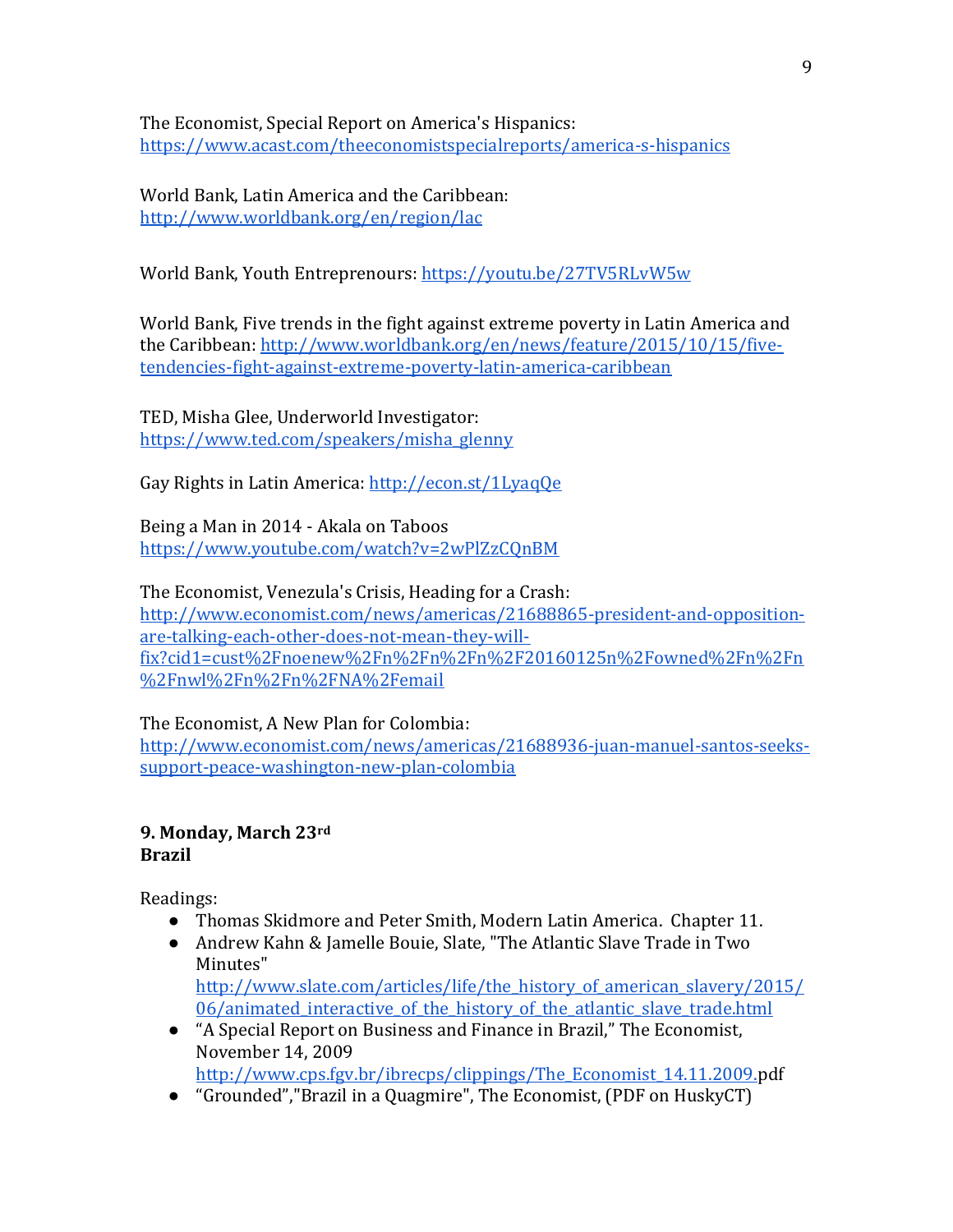- Brazil junked. (2015, Sep 10). The Economist (Online), Retrieved from [http://ezproxy.lib.uconn.edu/login?url=http://search.proquest.com/docvie](http://ezproxy.lib.uconn.edu/login?url=http://search.proquest.com/docview/1711138933?accountid=14518) [w/1711138933?accountid=14518](http://ezproxy.lib.uconn.edu/login?url=http://search.proquest.com/docview/1711138933?accountid=14518)
- The Economist, Brazil's Fall: [http://www.economist.com/news/leaders/21684779-disaster-looms-latin](http://www.economist.com/news/leaders/21684779-disaster-looms-latin-americas-biggest-economy-brazils-fall)[americas-biggest-economy-brazils-fall](http://www.economist.com/news/leaders/21684779-disaster-looms-latin-americas-biggest-economy-brazils-fall)

# Podcasts:

On this page<http://www.bbc.co.uk/podcasts/series/ahow/all> listen to: Podcast [#77:](http://www.bbc.co.uk/ahistoryoftheworld/objects/rmAT6B7zTZCGACd7i7l6Wg) *[Benin](http://www.bbc.co.uk/ahistoryoftheworld/objects/rmAT6B7zTZCGACd7i7l6Wg)* [Plaque: The Oba with Europeans](http://www.bbc.co.uk/ahistoryoftheworld/objects/rmAT6B7zTZCGACd7i7l6Wg)

### **10. Monday, March 30th The Andes**

Readings:

- Thomas Skidmore and Peter Smith, Modern Latin America. Chapter 6.
- "It's Only Natural"&"Desire Delayed"&"Patience the Big Virtue", The Economist, (PDF on HuskyCT)
- "Latin American Indigenous Groups Join Forces to Fight Dams", Joao Fellet, BBC, 25 April 2012 [http://www.bbc.com/news/world-latin-america-](http://www.bbc.com/news/world-latin-america-17827131)[17827131](http://www.bbc.com/news/world-latin-america-17827131)
- NYT, In Bolivia, Legitimizing Child Labor By Mathias Meier, Dec. 19, 2015 <http://nyti.ms/1NDa3Bk>
- Bolivian women, Feminism vs Faith: [http://www.economist.com/news/americas/21688939-mar-galindo](http://www.economist.com/news/americas/21688939-mar-galindo-fiery-feminist-takes-christianity-feminism-v-faith)[fiery-feminist-takes-christianity-feminism-v-faith](http://www.economist.com/news/americas/21688939-mar-galindo-fiery-feminist-takes-christianity-feminism-v-faith)

# **11. Monday, April 6th Chile**

Readings:

- Thomas Skidmore and Peter Smith, *Modern Latin America*. Chapter 10.
- **Read carefully and come prepared to discuss!** "A Special Report on Democracy" *The Economist,* March 3, 2014. [http://www.economist.com/node/21596796?fsrc=nlw%7Chig%7C2-27-](http://www.economist.com/node/21596796?fsrc=nlw%7Chig%7C2-27-2014%7C7912528%7C158619972%7CNA) [2014%7C7912528%7C158619972%7CNA](http://www.economist.com/node/21596796?fsrc=nlw%7Chig%7C2-27-2014%7C7912528%7C158619972%7CNA)

# **12. Monday, April 13th**

**Cuba**

- Thomas Skidmore and Peter Smith, *Modern Latin America*. Chapter 5.
- BBC Health in Cuba:<http://www.bbc.co.uk/programmes/p0392fzj>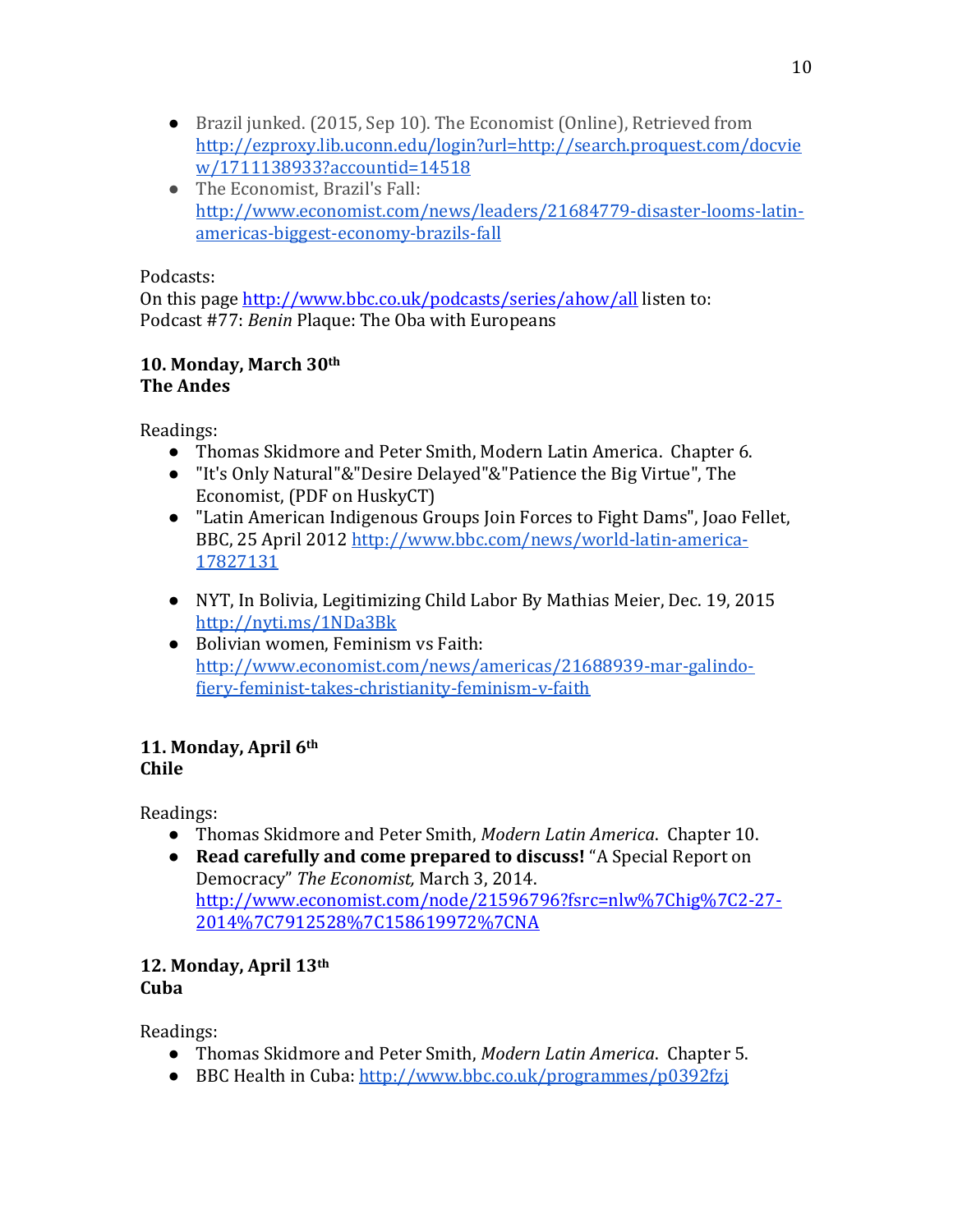● National Geographic, "Cuba's New Now", <http://ngm.nationalgeographic.com/2012/11/new-cuba/gorney-text>

# **13. Monday, April 20th Argentina**

Readings:

- Thomas Skidmore and Peter Smith, *Modern Latin America*. Chapter 9.
- Visual History of Argentina <https://www.youtube.com/watch?v=H9c537xXtyY&feature=youtu.be>
- BBC "Who killed Alberto Nisman?" <http://www.bbc.co.uk/programmes/p038n4kw>
- "The tragedy of Argentina. A century of decline." *The Economist,* February 15, 2014. [http://www.economist.com/news/briefing/21596582-one-hundred-years-](http://www.economist.com/news/briefing/21596582-one-hundred-years-ago-argentina-was-future-what-went-wrong-century-decline)

[ago-argentina-was-future-what-went-wrong-century-decline](http://www.economist.com/news/briefing/21596582-one-hundred-years-ago-argentina-was-future-what-went-wrong-century-decline)

- "The parable of Argentina" *The Economist,* February 15, 2014. [http://www.economist.com/news/leaders/21596515-there-are-lessons](http://www.economist.com/news/leaders/21596515-there-are-lessons-many-governments-one-countrys-100-years-decline-parable?fsrc=nlw%7Chig%7C2-13-2014%7C7790603%7C158619972%7CNA)[many-governments-one-countrys-100-years-decline](http://www.economist.com/news/leaders/21596515-there-are-lessons-many-governments-one-countrys-100-years-decline-parable?fsrc=nlw%7Chig%7C2-13-2014%7C7790603%7C158619972%7CNA)[parable?fsrc=nlw%7Chig%7C2-13-](http://www.economist.com/news/leaders/21596515-there-are-lessons-many-governments-one-countrys-100-years-decline-parable?fsrc=nlw%7Chig%7C2-13-2014%7C7790603%7C158619972%7CNA) [2014%7C7790603%7C158619972%7CNA](http://www.economist.com/news/leaders/21596515-there-are-lessons-many-governments-one-countrys-100-years-decline-parable?fsrc=nlw%7Chig%7C2-13-2014%7C7790603%7C158619972%7CNA)
- Argentina activist reunited with 'wrong granddaughter' [http://www.bbc.com/news/world-latin-america-35184744](http://www.bbc.com/news/world-latin-america-35184744n)

# **14. Monday, April 27th Latin America Today**

- Thomas Skidmore and Peter Smith, *Modern Latin America*.
- The Guardian "The County: the story of America's deadliest police": [http://www.theguardian.com/us-news/2015/dec/01/the-county-kern](http://www.theguardian.com/us-news/2015/dec/01/the-county-kern-county-deadliest-police-killings)[county-deadliest-police-killings](http://www.theguardian.com/us-news/2015/dec/01/the-county-kern-county-deadliest-police-killings)
- Living on One Dollar a Day in Haiti: [https://youtu.be/VGeFpz10baw?list=PLmBjurjDYO10YkYlj1Wn9Rm](https://youtu.be/VGeFpz10baw?list=PLmBjurjDYO10YkYlj1Wn9Rm-ft9FGHJJj)[ft9FGHJJj](https://youtu.be/VGeFpz10baw?list=PLmBjurjDYO10YkYlj1Wn9Rm-ft9FGHJJj)
- How M.I.A. Is a Lifeline in Times of Terror by [Anupa Mistry:](http://pitchfork.com/staff/anupa-mistry/) [http://pitchfork.com/thepitch/967-how-mia-is-a-lifeline-in-times-of-terror](http://pitchfork.com/thepitch/967-how-mia-is-a-lifeline-in-times-of-terror/)
- The Economist, Venezuela's 2015 Parliamentary Election, Dec 4th 2015, BY THE DATA TEAM: [http://www.economist.com/blogs/graphicdetail/2015/12/election](http://www.economist.com/blogs/graphicdetail/2015/12/election-primer?cid1=cust%2Fnoenew%2Fn%2Fn%2Fn%2F2015127n%2Fowned%2Fn%2Fn%2Fnwl%2Fn%2Fn%2FNA%2Femail)[primer?cid1=cust%2Fnoenew%2Fn%2Fn%2Fn%2F2015127n%2Fowned%](http://www.economist.com/blogs/graphicdetail/2015/12/election-primer?cid1=cust%2Fnoenew%2Fn%2Fn%2Fn%2F2015127n%2Fowned%2Fn%2Fn%2Fnwl%2Fn%2Fn%2FNA%2Femail) [2Fn%2Fn%2Fnwl%2Fn%2Fn%2FNA%2Femail](http://www.economist.com/blogs/graphicdetail/2015/12/election-primer?cid1=cust%2Fnoenew%2Fn%2Fn%2Fn%2F2015127n%2Fowned%2Fn%2Fn%2Fnwl%2Fn%2Fn%2FNA%2Femail)